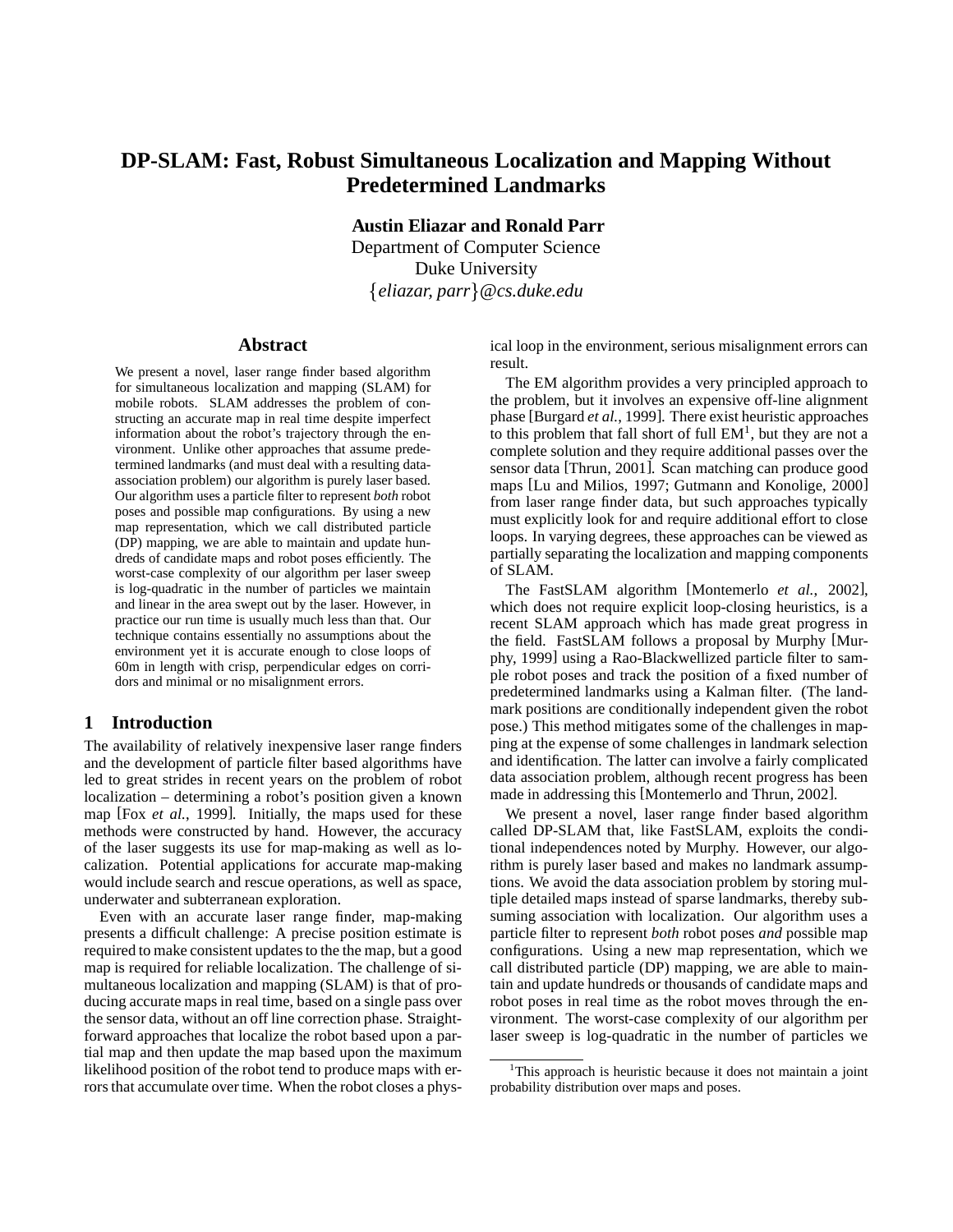maintain and linear in the area swept out by the laser. However, in practice our run time is usually much less. Our technique makes essentially no assumptions about the environment yet it is accurate enough to close loops of 60m in length with crisp, perpendicular edges on corridors and minimal or no misalignment errors. This accuracy is achieved throughout the mapping process, without a need for explicit algorithms to correct the loop as temporally distant observations begin to overlap. In fact, DP-SLAM could be further complimented by inclusion of existing algorithms for closing loops, though the addition may be unnecessary if a sufficient number of particles is used.

# **2 Particle Filters for Localization and Mapping**

A particle filter is a simulation-based method of tracking a system with partially observable state. We briefly review particle filters here, but refer the reader to excellent overviews of this topic [Doucet *et al.*, 2001] and its application to robotics [Thrun, 2000] for a more complete discussion.

A particle filter maintains a weighted (and normalized) set of sampled states,  $S = \{s_1 \dots s_m\}$ , called *particles*. At each step, upon observing an observation  $o$  (or vector of observations), the particle filter:

- 1. Samples m new states  $S' = \{s'_1 \dots s'_m\}$  from S with replacement.
- 2. Propagates each new state through a Markovian transition (or simulation) model:  $P(s''|s')$ . This entails sampling a new state from the conditional distribution over next states given the sampled previous state.
- 3. Weighs each new state according to a Markovian observation model:  $P(o|s'')$
- 4. Normalizes the weights for the new set of states

Particle filters are easy to implement have been used to track multimodal distributions for many practical problems [Doucet *et al.*, 2001].

### **2.1 Particle Filters for Localization**

A particle filter is a natural approach to the localization problem, where the robot pose is the hidden state to be tracked. The state transition is the robot's movement and the observations are the robot's sensor readings, all of which are noisy.

The change of the state over time is handled by a motion model. Usually, the motion indicated by the odometry is taken as the basis for the motion model, as it is a reliable measure of the amount that the wheels have turned. However, odometry is a notoriously inaccurate measure of actual robot motion, even in the best of environments. The slip and shift of the robot's wheels, and unevenness in the terrain can combine to give significant errors which will quickly accumulate. A motion model differs across robots and types of terrain, but generally consists of a linear shift, to account for systematic errors and Gaussian noise. Thus, for odometer changes of  $x$ ,  $y$  and  $\theta$ , a particle filter applies the error model and obtains, for particle  $i$ ,

$$
x_i = a_x * x + b_x + \mathcal{N}(0, \sigma_x)
$$

$$
y_i = a_y * y + b_y + \mathcal{N}(0, \sigma_y)
$$
  
\n
$$
\theta_i = a_\theta * \theta + b_\theta + \mathcal{N}(0, \sigma_\theta)
$$

The  $a$  and  $b$  terms are linear correction to account for consistent errors in motion. The function  $\mathcal{N}(0, \sigma)$  returns random noise from a normal distribution with mean 0 and standard deviation  $\sigma$ , which is derived experimentally and may depend upon the magnitudes of  $x, y$ , and  $\theta$ .

After simulation, we need to weight the particles based on the robot's current observations of the environment. For pure localization, the robot stores a map in memory. The position described by each particle corresponds to a distinct point and orientation in the map. Therefore, it is relatively simple to determine what values the sensors should return, given the pose within the map. The standard assumption is that sensor errors are normally distributed. Thus, if the first obstruction in the map along a line traced by a laser cast is at distance  $d$  and the reported distance is  $d'$ , the probability density of observing discrepancy  $\delta = d' - d$ , is normally distributed with mean 0. For our experiments we assumed a standard deviation in laser measurements of 5cm. Given the model and pose, each sensor reading is correctly treated as an independent observation [Murphy, 1999]. The total posterior for particle  $i$  is then

$$
P_i = \Pi_k P(\delta_{ik}|s_i, m),
$$

where  $\delta_{ik}$  is the difference between the expected and perceived distances for sensor (laser cast)  $k$  and particle  $i$ .

# **2.2 Particle Filters for SLAM**

Some approaches for SLAM using particle filters attempt to maintain a single map with multiple robot poses [Thrun, 2001], an approach that we avoid because it leads to errors that accumulate over time. The basic problem is that the hidden state is actually both the robot pose and the map itself. An important consequence of this problem is that all observations are no longer compared to a single map, which is presumed to be correct. Instead, the observations are compared against an incomplete and possibly incorrect map, identified with the particle in question. The map itself is created by the accumulation of observations of the environment and estimates of robot positions.

In principle, this "solves" the SLAM problem. In practice, it replaces a conceptual problem with an algorithmic one. Particles with errors in robot position estimates will make erroneous additions to their maps. An error in the map will then, in turn, cause another error in localization in the next step, and these inaccuracies can quickly compound. Thus, the number of particles required for SLAM is typically more than that required for localization since the price of accumulated errors is much higher. Note that in pure localization, small errors in position estimation can be absorbed as part of the noise in the motion model.

The algorithmic problem becomes one of efficiently maintaining a large enough set of particles to obtain robust performance, where each particle is not merely a robot pose, but a pose and map. Since maps are not light weight data structures, maintaining the hundreds or thousands of such maps poses a serious challenge. One reasonable approach to taming this problem is to assume that the uncertainty in the map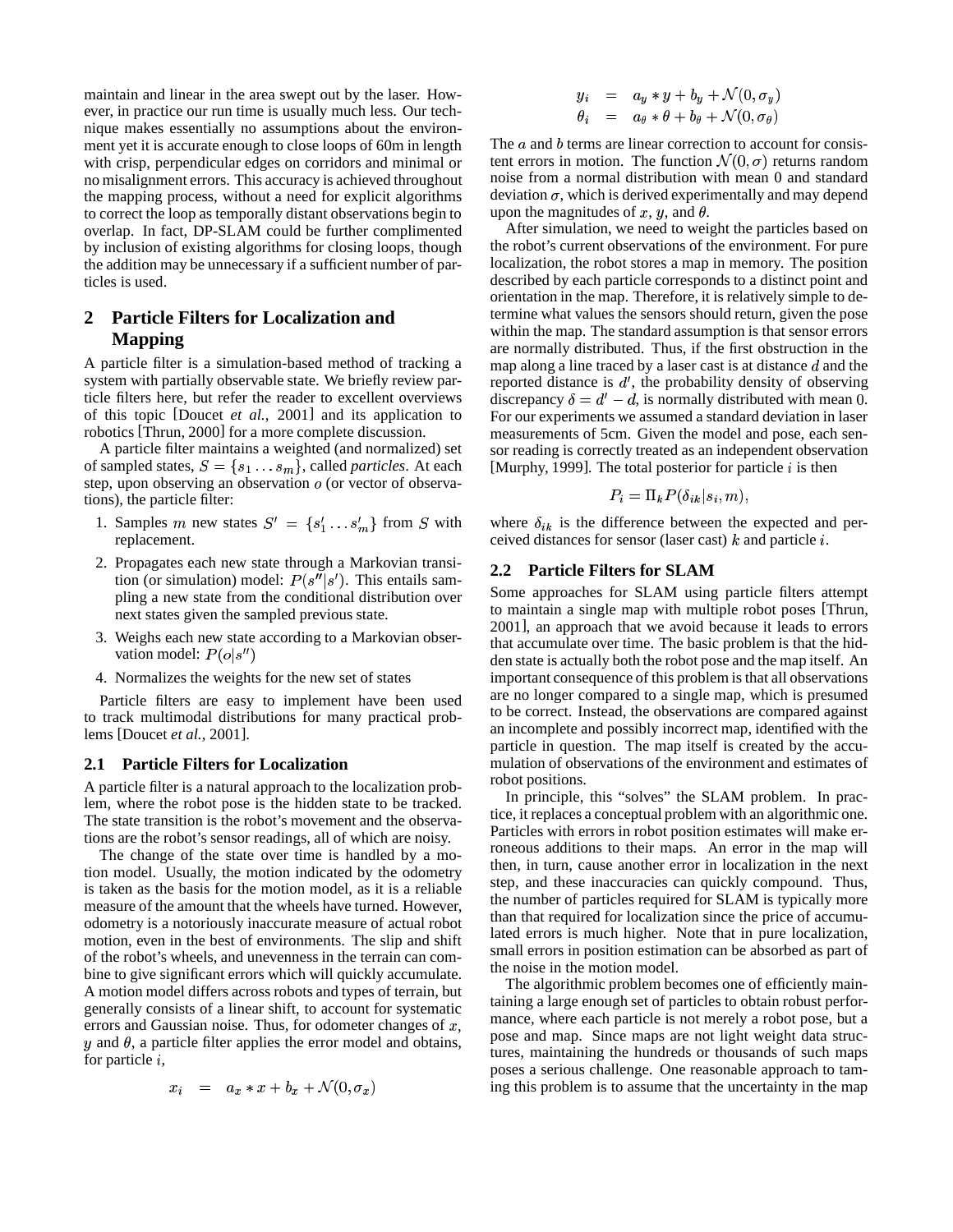can be represented in a simple parametric form. This is essentially the approach taken by FastSLAM, for which the map is a Kalman filter over a set of landmark positions. This is certainly the right thing to do if one is given a set of landmarks that can be quickly and unambiguously identified. We will show that this strong assumption is not required: By using raw laser data, combined with an occupancy grid and efficient data structures, we can handle a large number of candidate maps and poses efficiently, achieving robust performance.

# **3 DP-SLAM**

In this section we motivate and present the main technical contribution of the DP-SLAM algorithm. DP-SLAM implements what is essentially a simple particle filter over maps and robot poses. However, it uses a technique called distributed particle mapping (DP-Mapping), which enables it to maintain a large number of maps very efficiently.

## **3.1 Naive SLAM**

When using a particle filter for SLAM, each particle corresponds to a specified trajectory through the environment and has a specific map associated with it. When a particle is resampled, the entire map itself is treated as part of the hidden state that is being tracked and is copied over to the new particle. If the map is an occupancy grid of size  $M$  and  $P$  particles are maintained by the particle filter, then ignoring the cost of localization,  $O(MP)$  operations must be performed merely copying maps. For a number of particles sufficient to achieve precise localization in a reasonably sized environment, the naive approach would require gigabytes worth of data movement per update<sup>2</sup>.

# **3.2 Distributed Particle Mapping**

By now the astute reader has most likely observed that the naive approach is doing too much work. To make this clearer, we will introduce the notion of a particle ancestry. When a particle is sampled at iteration  $i$  to produce a successor particle at iteration  $i + 1$ , we call the generation  $i$  particle a *parent* and the generation  $i + 1$  particle a *child*. Two children with the same parent are *siblings*. From here, the concept of a particle ancestry extends naturally. Suppose the laser sweeps out an area of size  $A \ll M$  and consider two siblings,  $s_1$  and  $s_2$ . Each sibling will correspond to a different robot pose and will make at most  $A$  updates to the map it inherits from its parent. Thus,  $s_1$  and  $s_2$  can differ in at most A map positions.

When the problem is presented in this manner, the natural reaction from most computer scientists is to propose recording the "diff" between maps, i.e, recording a list of changes that each particle makes to its parent's map. While this would solve the problem of making efficient map updates, it would create a bad computational problem for localization: Tracing a line though the map to look for an obstacle would require working through the current particle's entire ancestry and consulting the stored list of differences for each particle in the ancestry. The complexity of this operation would be linear in the number of iterations of the particle filter. The challenge is, therefore, to provide data structures that permit efficient updates to the map *and* efficient localization queries with time complexity that is independent of the number of iterations of the particle filter. We call our solution to this problem *Distributed Particle Mapping* or *DP-Mapping*, and we explain it in terms of the two data structures that are maintained: the ancestry tree and the map itself.

#### **Maintaining the particle ancestry tree**

The basic idea of the particle ancestry tree is fairly straightforward. The tree itself is rooted with an initial particle, of which all other particles are progeny. Each particle maintains a pointer to its parent and is assigned a unique numerical ID. Finally each particle maintains a list of grid squares that it has updated.

The details of how we will use the ancestry tree for localization are described in the subsequent section. In this section we focus on the maintenance of the ancestry tree, specifically on making certain that the tree has bounded size regardless of the number of iterations of the particle filter.

We maintain a bounded size tree by pruning away unnecessary nodes. First, note that certain particles may not have children and can simply be removed from the tree. Of course, the removal of such a particle may leave its parent without children as well, and we can recursively prune away dead branches of the tree. After pruning, it is obvious that the only particles which are stored in our ancestry tree are exactly those particles which are ancestors of the current generation of particles.

This is still somewhat more information than we need to remember. If a particle has only one child in our ancestry tree, we can essentially remove it, by collapsing that branch of the tree. This has the effect of merging the parent's and child's updates to the map, a process described in the subsequent section. By applying this process to the entire tree after pruning, we obtain a *minimal* ancestry tree, which has several desirable and easily provable properties:

**Proposition 3.1** *Independent of the number of iterations of particle filtering, a minimal ancestry tree of particles*

- *1. has exactly leaves,*
- *2. has branching factor of at least , and*
- *3. has depth no more than .*

### **Map representation**

The challenge for our map representation is to devise a data structure that permits efficient updates and efficient localization. The naive approach of a complete map for each particle is inefficient, while the somewhat less naive approach of simply maintaining history of each particle's updates is also inefficient because it introduces a dependency on the number of iterations of the particle filter.

Our solution to the map representation problem is to associate particles with maps, instead of associating maps with particles. DP-mapping maintains just a single occupancy grid. (The particles are distributed over the map.) Unlike a traditional occupancy grid, each grid square stores a balanced tree, such as a red-black tree. The tree is keyed on the IDs of

<sup>&</sup>lt;sup>2</sup>In addition to the theoretical analysis, anecdotal comments made by researchers in this area reinforce the impracticality of this approach.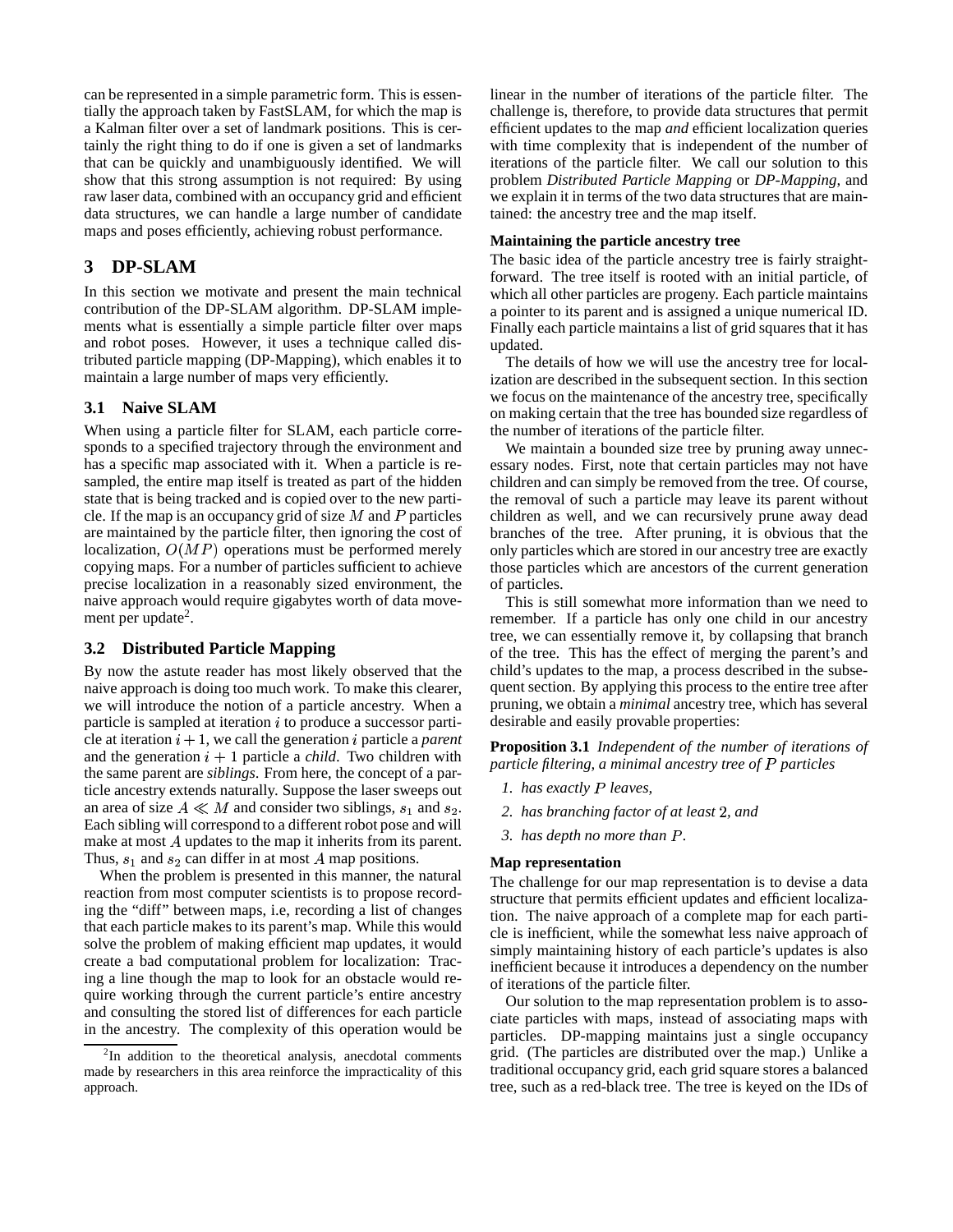the particles that have made changes to the occupancy of the square.

The grid is initialized as a matrix of empty trees. When a particle makes an observation about a grid square it inserts its ID and the observation into the associated tree. Notice that this method of recording maps actually allows each particle to behave as if it has its own map. To check the value of a grid square, the particle checks each of its ancestors to find the most recent one that made an observation for that square. If no ancestor made an entry, then the particle can treat this position as being unknown.

We can now describe the effects of collapsing an ancestor with a single child in the ancestry tree more precisely: First, the set of squares updated by the child is merged into the parent's set. Second, for each square visited by the child, we change the ID key stored in the balanced tree to match that of the parent. (If both the child and parent have made an update to the same square, the parent's update is replaced with the child's.) The child is then removed from the tree and the parent's grandchildren become its direct children. Note that this ensures that the number of items stored in the balanced tree at each grid square is  $O(P)$ .

#### **3.3 Computational Complexity**

The one nice thing about the naive approach of keeping a complete map for each particle is the simplicity: If we ignore the cost of block copying maps, lookups and changes to the map can all be done in constant time. In these areas, distributed particle mapping may initially seem less efficient. However, we can show that DP maps are in fact asymptotically superior to the naive approach.

Lookup on a DP-map requires a comparison between the ancestry of a particle with the balanced tree at that grid square. Let  $D$  be the depth of the ancestry tree, and thus is the maximum length of a particle's ancestry. Strictly speaking, as the ancestry tree is not guaranteed to be balanced, D can be  $O(P)$ . However, in practice, this is almost never the case, and we have found  $D \approx O(lgP)$ , as the nature of particle resampling lends to very balanced ancestry trees. (Please see the discussion in the following section for more detail on this point.) Therefore, we can complete our lookup after just  $D$  accesses to the balanced tree. Since the balanced tree itself can hold at most P entries, and a single search takes  $O(lgP)$ time. Accessing a specific grid square in the map can therefore be done in  $O(DlgP)$  time.

For localization, each particle will need to make  $O(A)$  accesses to the map. As each particle needs to access the entire observed space for its own map, we need  $O(AP)$  accesses, giving localization with DP-maps a complexity of  $O(ADPlgP).$ 

To complete the analysis we must handle two remaining details: The cost of inserting new information into the map, and the cost of maintaining the ancestry tree. Since we use a balanced tree for each grid square, insertions and deletions on our map both take  $O(\lg P)$  per entry. Each particle can make at most  $O(A)$  new entries, which in turn will only need to be removed once. Thus the procedure of adding new entries can be accomplished in  $O(ADlgP)$  per particle, or  $O(ADPlgP)$  (

total and the cost of deleting childless particles will be amortized as  $O(ADPlgP)$ .

It remains to be shown that the housekeeping required to maintain the ancestry tree has reasonable cost. Specifically, we need to show that the cost of collapsing childless ancestry tree nodes does not exceed  $O(ADPIgP)$ . This may not be obvious at first, since successive collapsing operations can make the set of updated squares for a node in the ancestry tree as large as the entire map. We now argue that the amortized cost of these changes will be  $O(ADPIgP)$ . First, consider the cost of merging the child's list of modified squares into the parent's list. If the child has modified  $n$  squares, we must perform  $O(nlg P)$  operations (n balanced tree queries on the parent's key) to check the child's entries against the parent's for duplicates.

The final step that is required consists of updating the ID for all of the child's map entries. This is accomplished by deleting the old ID, and inserting a new copy of it, with the parent's ID. The cost of this is again  $O(nlgP)$ . Consider that each map entry stored in the particle ancestry tree has a potential of  $D$  steps that it can be collapsed, since  $D$  is the total number of nodes between its initial position and the root, and no new nodes will ever be added in between. At each iteration,  $P$  particles each create  $\Lambda$  new map entries with potential D. Thus the total potential at each iteration is  $O(ADPIgP)$ .

The computational complexity of DP-SLAM can be summarized as follows:

**Proposition 3.2** *For a particle filter that maintains particles, laser that sweeps out grid squares, and an ancestry tree of depth D, DP-SLAM requires:* 

- $O(ADPIgP)$  *operations for localization arising from:* 
	- **–** *particles checking grid squares*
	- $-$  *A lookup cost of*  $O(DlgP)$  *per grid square*
- $O(APlgP)$  *operations to insert new data into the tree, arising from:*
	- **–** *particles inserting information at grid squares*
	- $-$  *Insertion cost of*  $O(\lg P)$  *per new piece of information*
- *Ancestry tree maintenance with amortized cost*  $O(ADPlgP)$  arising from
	- $-$  *A cost of*  $O(\lg P)$  *to remove an observation or move it up one level in the ancestry tree*
	- **–** *A maximum potential of introduced at each iteration.*

#### **3.4 Complexity Comparison**

Our analysis shows that the amortized complexity of DP-SLAM is  $O(ADPlgP)$ , which can be as large as  $O(AP^2lgP)$ . For the naive approach, each map is represented explicitly, so lookups can be done in constant time per grid square. The localization step thus takes only  $O(AP)$ . Without the need for updates to an ancestry tree, map updates can likewise be done in  $O(AP)$  time. However, the main bulk of computation lies in the need to copy over an entire map for each particle, which will require  $O(MP)$  time, where M is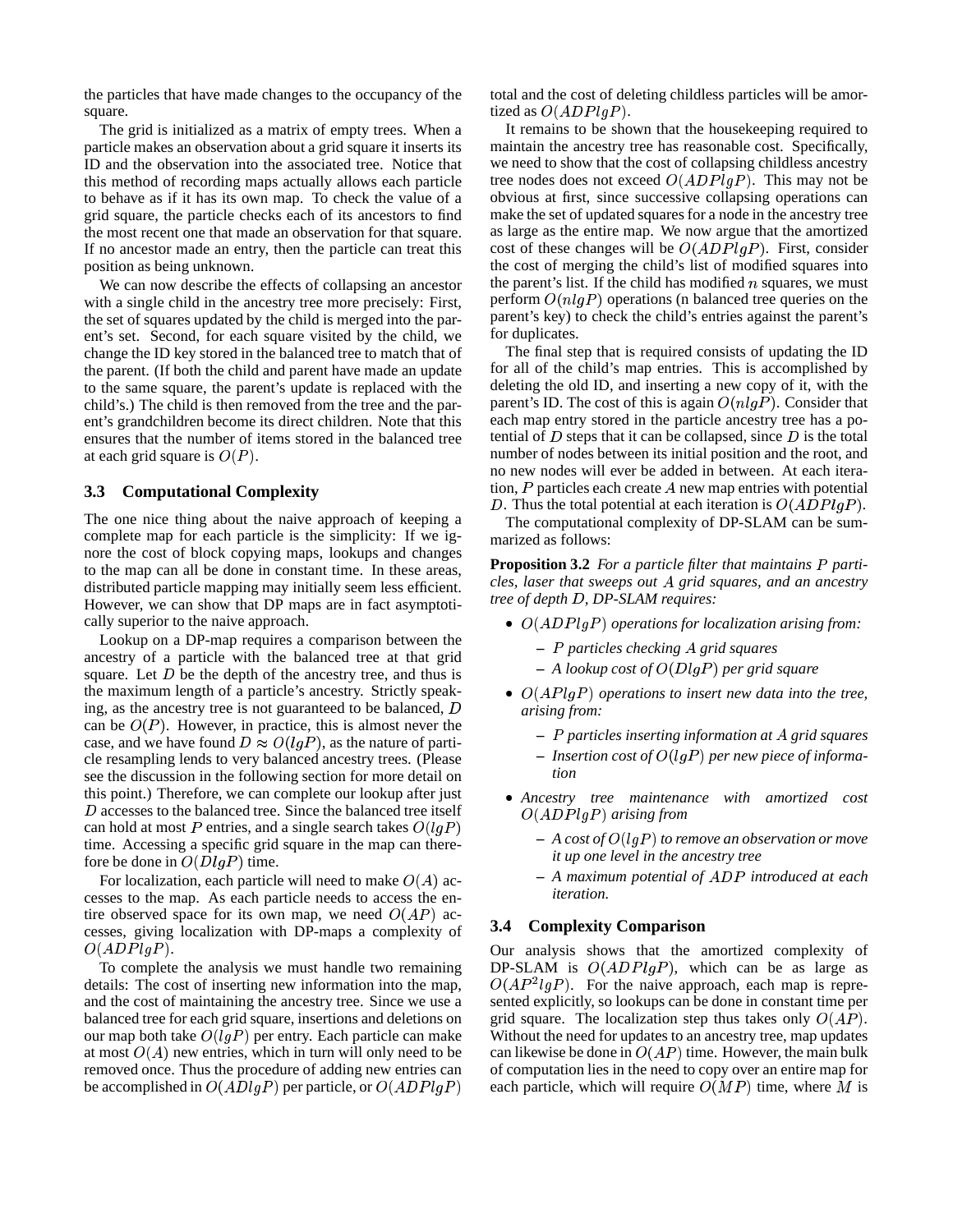the size of the map. Since typically  $M \gg A$ , this obviously is the dominant term in the computation.

DP-SLAM will be advantageous when  $ADlgP$ Even in the worst case where  $D$  approaches  $P$ , there will still be a benefit. For a high resolution occupancy grid,  $M$  will be quite large since it grows quadratically with the linear measure of the environment and would grow cubically if we we consider height. Moreover,  $A$ , will be a tiny fraction of  $M$ . The size of  $DlgP$  will, of course, depend upon the environmental features and the sampling rate of the data. It is important to note that since the time complexity of our algorithm does not depend directly on the size of the map, there will necessarily exist environments for which DP-SLAM is vastly superior to the naive approach since the naive approach will require block copying an amount of data will exceed physical memory.

In our initial experiments, we have observed that  $P$  was surprisingly small, suggesting that in practice the advantage of DP-SLAM is much greater than the worst-case analysis suggests. For some problems the point at which it is advantageous to use DP-SLAM may be closer to  $Alg^2P < M$ This phenomenon is discussed in more detail in the subsequent section.

# **4 Empirical Results**

We implemented and deployed the DP-SLAM algorithm on a real robot using data collected from the second floor of our computer science building. In our initial implementation our map representation is a binary occupancy grid. When a particle detects an obstruction, the corresponding point in the occupancy grid is marked as fully occupied and it remains occupied for all successors of the particle. (A probabilistic approach that updates the grid is a natural avenue for future work.)

On a fast PC (2.4 GHz Pentium 4), the run time of DP-SLAM is close to that of the data collection time, so the algorithm could have been run in real time for our test domains. In practice, however, we collected our data in a log file using the relatively slow computer on our robot, and processed the data later using a faster machine. To speed things up, we also implemented a novel particle culling technique to avoid fully evaluating the posterior for bad particles that are unlikely to be resampled. This works by dividing the sensor readings for each particle into  $k$  disjoint, evenly distributed subsets. The posterior for the particles is computed in  $k$  passes, where pass  $i$  evaluates the contribution from subset  $i$ . At the end of each pass, particles with significantly lower (partially evaluated) posterior in comparison to the others are assigned 0 probability and removed from further consideration. We also set a hard threshold on the number of particles we allowed the algorithm to keep after culling. Typically, this was set to the top  $10\%$  of the total number of particles considered. In practice, this cutoff was almost never used since culling effectively removed at least  $90\%$  of the particles that were proposed. A value if  $k = 6$  gave us a speedup of approximately  $6 \times$ . .

For the results we present, it is important to emphasize that our algorithm knows *absolutely nothing* about the environment or the existence of loops. No assumptions about the en-

M. our maps results directly from the robustness of maintaining vironment are made, and no attempt is made to smooth over errors in the map when loops are closed. The precision in multiple maps.

## **4.1 Robot and Robot Model**

The robot we used for testing DP-SLAM is an iRobot ATRV Jr. equipped with a SICK laser range finder attached to the front of the robot at a height of 7cm. Readings are made across  $180^\circ$ , spaced one degree apart, with an effective distance of up to m. The error in distance readings is typically less than 5mm.

M. ment inferred from the laser readings. Odometric readings from the ATRV Jr.'s shaft encoders are unreliable, particularly when turning. Our motion model assumes errors are distributed in a Gaussian manner, with a standard deviation of 25% in lateral motion and 50% in turns. Turns are quasi-holonomic, performed by skid steering. We obtained our motion model using an automated calibration procedure that worked by positioning the robot against a smooth wall and comparing odometry data with the move-

#### **4.2 Test Domain(s) and Map(s)**

We tested the algorithm on a loop of hallway approximately 16m by 14m. A new set of observations was recorded after each 20cm motion (approximately). The maps were constructed with a resolution of 3cm per grid square, providing a very high resolution cross section of the world at a height of 7cm from the floor.

Figure 1 shows the highest probability map generated after the completion of one such loop using 9000 particles<sup>3</sup>. In this test, the robot began in the middle of the bottom hallway and continued counterclockwise through the rest of the map, returning to the starting point.

This example demonstrates the accuracy of DP-SLAM when completing a long loop, one of the more difficult tasks for SLAM algorithms. After traveling 60m, the robot is once again able to observe the same section of hallway in which it started. At that point, any accumulated error will readily become apparent, as it will lead to obvious misalignments in the corridor. As the figure shows, the loop was closed perfectly, with no discernible misalignment.

To underscore the advantages of maintaining multiple maps, we have included the results obtained when using a single map and the same number of particles. Figure 2 shows the result of processing the same sensor log file by generating 9000 particles at each time step, keeping the single particle with the highest posterior, and updating the map based upon the robot's pose in this particle. There is a considerable misalignment error where the loop is closed at the top of the map.

Larger, annotated versions of the maps shown here, as well as maps generated from different sensor logs, will be available at http://www.cs.duke.edu/˜parr/dpslam/.

<sup>&</sup>lt;sup>3</sup>In an earlier version of this paper, we presented a map produced with 1000 particles based upon a different sensor log file. The run shown here covers the same area, but has less reliable odometry, probably due to weaker battery, and is more illustrative of the benefits of DP-SLAM.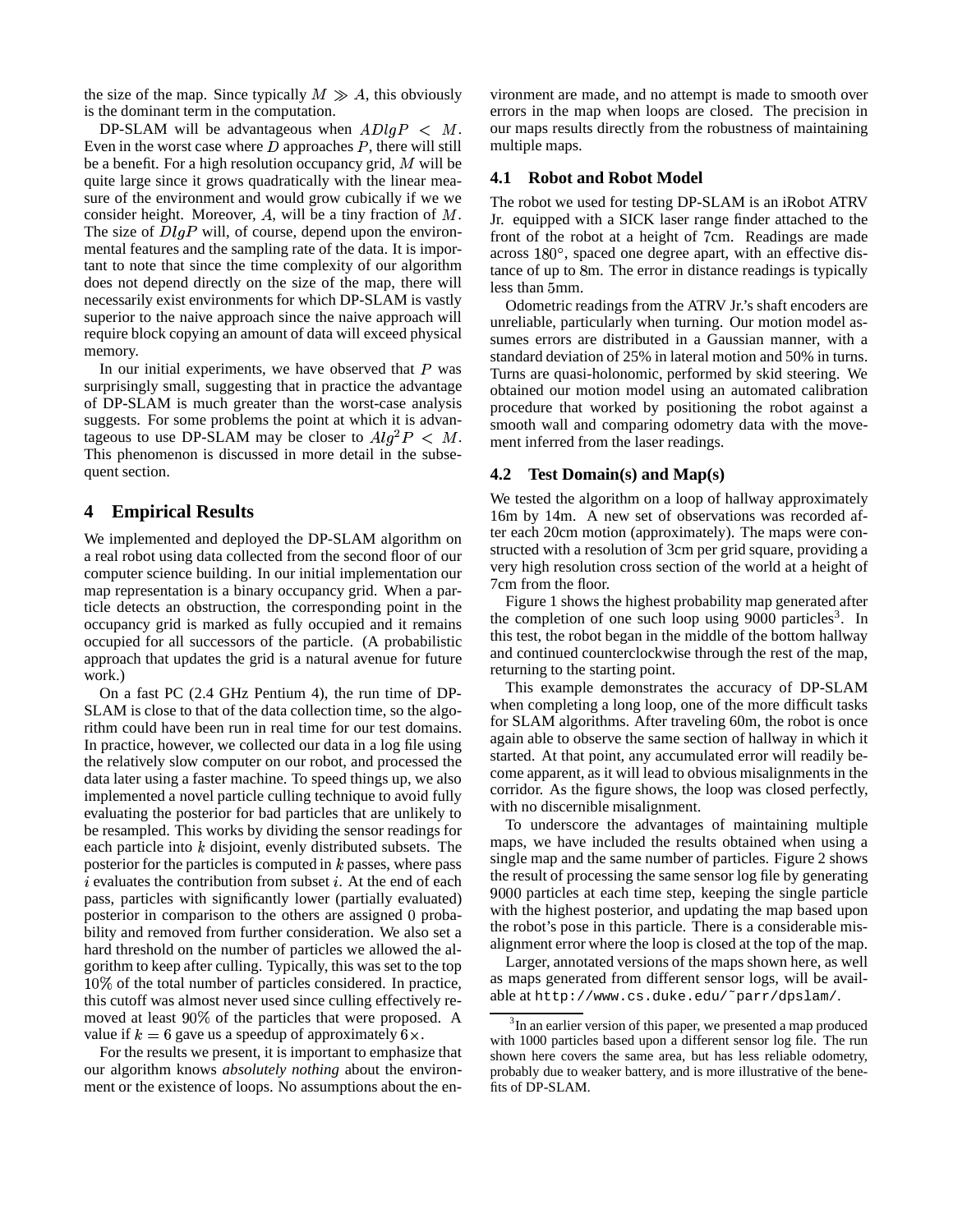

Figure 1: A DP-SLAM map with 9000 particles.



Figure 2: SLAM using a single map.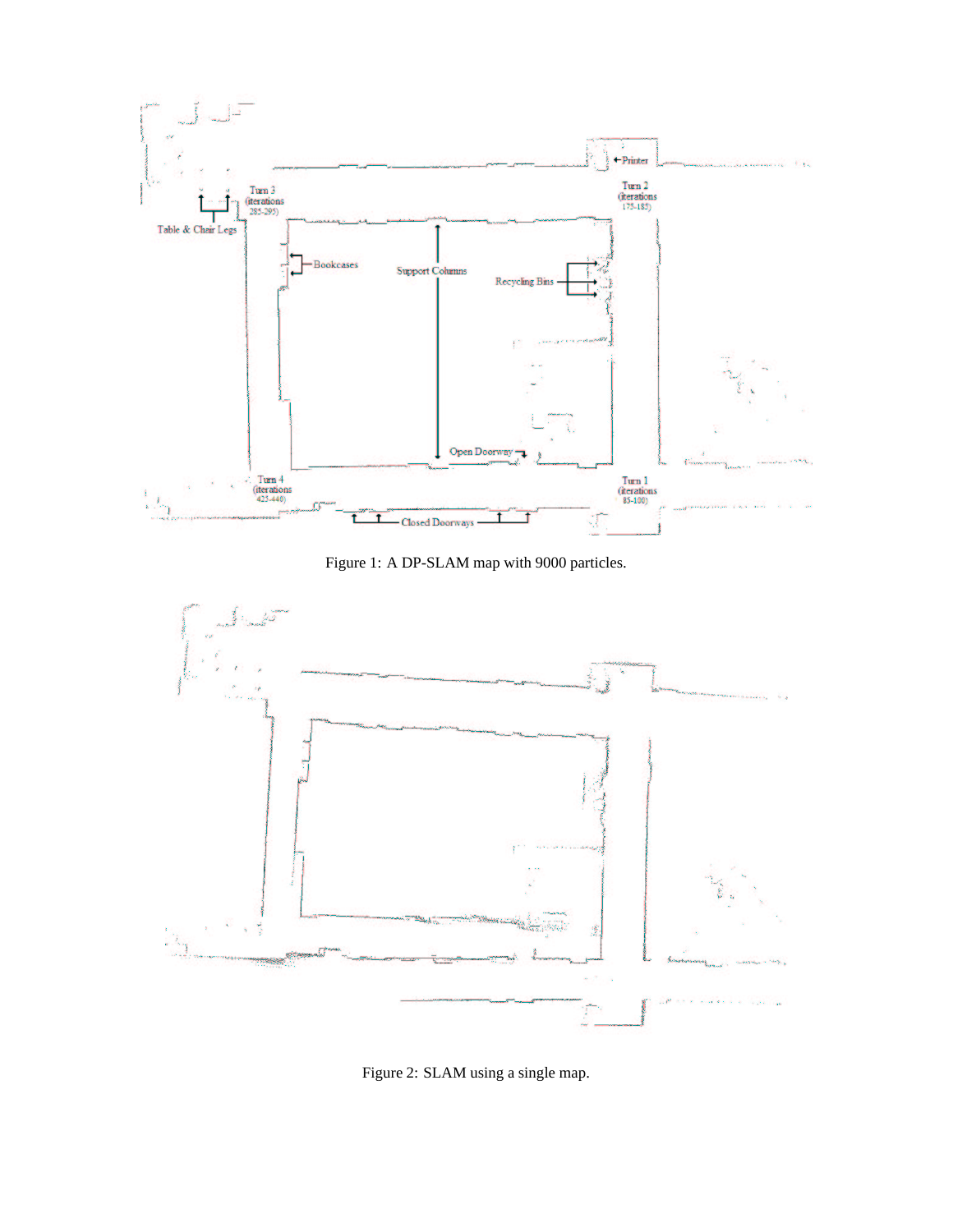

Figure 3: Depth of coalescence as a function of time.

#### **4.3 Coalescence**

In our sample domain (the second floor of the Duke University Department of Computer Science), we have found that DP-SLAM produces very shallow ancestry trees due to a phenomenon we refer to as *coalescence*. Over a number iterations of the particle filter, nearly all of the particles will have a common ancestor particle in the not-too-distant past. This point of coalescence, or common ancestry, varies over time, and is sensitive to the environment. Observations made on our empirical results indicate that while this number peaked during events of higher uncertainty, coalescence was often as recent as 20 generations in the past, and never exceeded 90. This means that beyond about 20 steps in the past, every particle has an identical map. The fact that we can close loops so precisely while maintaining relatively shallow coalescence points suggests that we are able to maintain distributions over map regions long enough to resolve ambiguities, but not longer than is needed. While the phenomenon deserves more careful study, our initial impression is that by the time a region has passed outside of the robot's field of view, it has been scanned enough times by the laser that there is only a single hypothesis that is consistent with the accumulated observations.

Additional experiments were run to show the relationship between coalescence and uncertainty, as well as the ability of DP-SLAM to automatically preserve more information when required. We considered two different scenarios: the original DP-SLAM algorithm with the same sensor data used to generate Figure 1, and a handicapped version of DP-SLAM run on the same sensor log, but with three out of every four laser casts ignored at each iteration. The handicapped version required 30,000 particles to produce good maps.

To study the effects of uncertainty on coalescence, we ran both algorithms with the same number of particles and then compared the coalescence points. The results in Figure 3 show how the two versions of DP-SLAM performed on the same sensor log with the same number of particles. The decrease in observational information for the handicapped version of DP- SLAM makes it more difficult for the robot to be certain about its position. This is reflected in the higher peaks in the graph, and the less recent point of coalescence overall.

In both cases, strong correlation can be seen between the higher peaks in this graph and the turns that the robot took in the map. (Note the iteration number annotations at the turns in Figure 1.) This is because odometry is particularly unreliable during skid turns and the robot has greater difficulty localizing. The points at which our turns occur in our office environment also tend to produce more ambiguous sensor data since turns are typically in open areas where the laser scans will be more widely spaced. Other peaks can be mapped to areas of clutter in the map, such as the recycling bins.

Figure 4 was created from the same two experiments, and tracks the amount of memory used over time, as measured by the total number of leaves in the balanced trees stored in our occupancy grid. Since no leaves are stored for empty space and our maps are essentially two one-dimensional surfaces, the amount of memory required for leaves should grow roughly linearly over time. The peaks corresponding to the turns in the map are even more pronounced for the handicapped version of DP-SLAM in this graph, indicating that under conditions of greater uncertainty, the ancestry tree grows in width as well as depth.

Of course, shallow coalescence may not occur and may not even be desirable in all environments, but it has significant implications for the efficiency of the algorithm when it does occur. It implies  $D \ll P$ , making our  $O(ADPIgP)$ bound closer to  $O(APlg^2P)$  in practice. Moreover, we get maximum benefit from the compactness of our map representation. As the particles coalesce, irrelevant entries are removed. Thus all areas in the map that were observed before the point of coalescence contain only one entry in their list. Similarly, those areas which have not been observed by any particle yet have no entries in their list. If we can assume that the depth of coalescence is bounded by some reasonable constant  $C$ , then all map squares but those that have been altered prior the point of coalescence can be thought of as requiring a constant amount of storage. This means that the total space required to store the map tends to be close to  $O(M + APC)$ in practice, not the theoretical worst case of  $O(MP)$ .

A sceptic may wonder if coalescence is indeed a desirable thing since it may imply a loss of information. If the algorithm maintains only a limited window of uncertainty, how can it be expected to close large loops, which would seem to require maintaining uncertainty over map entries for arbitrarily long durations? The simple answer is that coalescence is desirable when it is warranted by the data and undesirable when the accumulation of sensor data is insufficient to resolve ambiguities. In fact, coalescence is a direct product of the amount of uncertainty still present in the observations. Our algorithm is both able to maintain ambiguity for arbitrary time periods and benefit from coalescence when it is warranted, so there is nothing negative about the fact that we have observed this phenomenon in our experiments.

Of course, since we are representing a complicated distribution with a finite number of samples, there is always a danger that the low probability "tails" of the distribution will be lost if too few particles are used. This would result in premature coalescence due to failure to resample a potentially